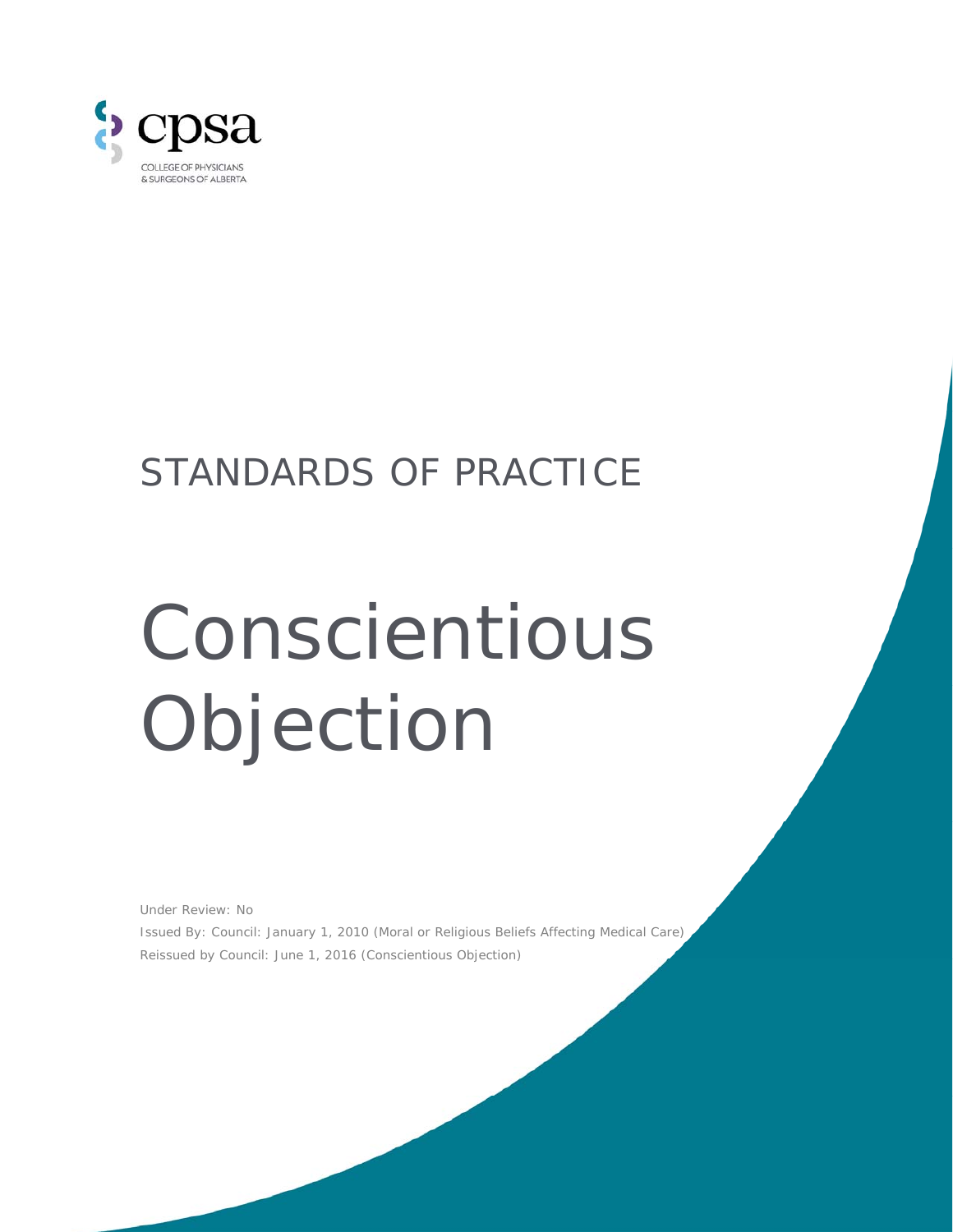

The *Standards of Practice* of the College of Physicians & Surgeons of Alberta ("CPSA") are the **minimum** standards of professional behavior and ethical conduct expected of all regulated members registered in Alberta. Standards of Practice are enforceable under the *Health Professions Act* and will be referenced in the management of complaints and in discipline hearings. CPSA also provides **Advice to the Profession** to support the implementation of the Standards of Practice.

- 1. A regulated member **must** communicate promptly and respectfully about any treatments or procedures the regulated member declines to provide based on his/her Charter freedom of conscience and religion<sup>1</sup>.
- 2. A regulated member **must not** withhold information about the existence of a procedure or treatment because providing that procedure or giving advice about it conflicts with his/her Charter freedom of conscience and religion.
- 3. A regulated member **must not** promote his/her own moral or religious beliefs when interacting with patients.
- 4. When Charter freedom of conscience and religion prevent a regulated member from providing or offering access to information about a legally available medical or surgical treatment or service, the regulated member **must** ensure that the patient who seeks such advice or medical care is offered timely access to:
	- a. a regulated member who is willing to provide the medical treatment, service or information; or
	- b. a resource that will provide accurate information about all available medical options.

j 1 Canadian Charter of Rights and Freedoms, Part I of *The Constitution Act*, 1982.

Terms used in the Standards of Practice:

<sup>· &</sup>quot;Regulated member" means any person who is registered or who is required to be registered

as a member of this College. The College regulates physicians, surgeons and osteopaths.

<sup>· &</sup>quot;Must" refers to a mandatory requirement.

<sup>· &</sup>quot;May" means that the physician may exercise reasonable discretion.

<sup>· &</sup>quot;Patient" includes, where applicable, the patient's legal guardian or substitute decision maker.